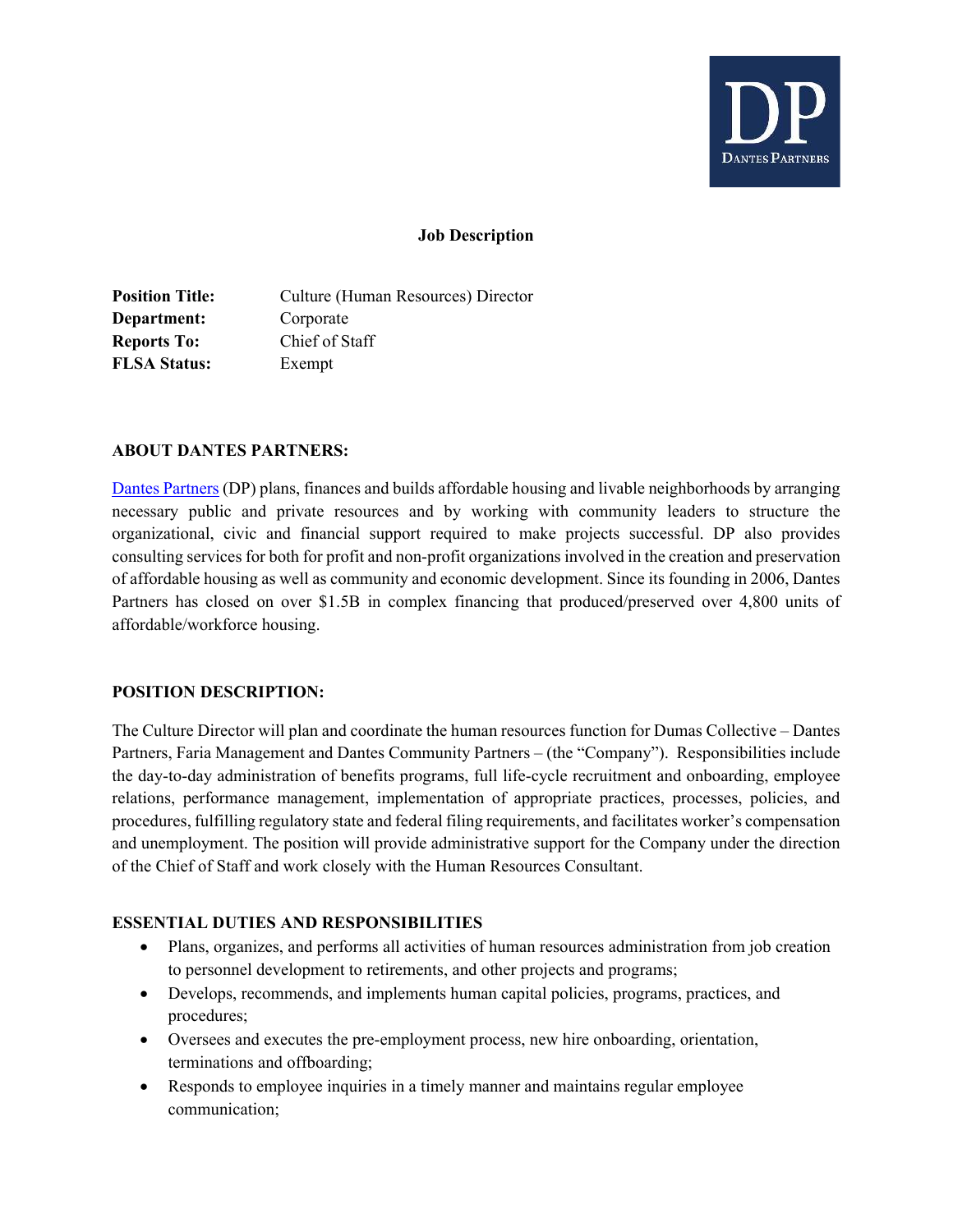- Collaborate with senior leadership to understand the organization's goals and strategy related to staffing, recruiting, and retention;
- Plans, leads, develops, coordinates, and implements policies, processes, training, initiatives, and surveys to support the organizations human resource compliance and strategy needs;
- Administers or oversees the administration of human resource programs including, but not limited to, compensation, benefits, and leave; disciplinary matters; disputes and investigations; performance and talent management; productivity, recognition, and morale; occupational health and safety; and training and development;
- Identifies staffing and recruiting needs; develops and executes best practices for hiring and talent management inclusive of compensation and benefits analyses to ensure the Company is competitive in the marketplace;
- Conducts research and analysis of organizational trends including review of reports and metrics from the organizations human resource information system (HRIS) or talent management system.
- Monitors and ensures the organizations compliance with federal, state, and local employment laws and regulations, and recommended best practices; reviews and modifies policies and practices to maintain compliance;
- Maintains knowledge of trends, best practices, regulatory changes, and new technologies in human resources, talent management, and employment law; applies this knowledge to communicate changes in policy, practice, and resources to upper management;
- Maintains the integrity and confidentiality of payroll and human resource records and files;
- Prepares, reviews, updates, and maintains the Employee Handbook;
- Administers benefits and insurance programs, open enrollment, training and professional development, and performance management;
- Coordinate workman's compensation, leave of absence, FMLA, and unemployment programs;
- Develops, prepares, and analyzes reports pertaining to personnel information and data;
- Ensures accurate and timely processing of payroll updates including new hires, terminations, and changes to pay rates;
- Implements, maintains, and reviews payroll to ensure timely and accurate processing of payroll transactions including salaries, benefits, garnishments, taxes, and other deductions;
- Prepares and maintains accurate records and reports of human resources and payroll transactions;
- Ensure compliance with federal, state, and local employment, payroll, and wage laws;
- Perform other related duties as assigned;

## **QUALIFICATIONS & SKILLS**

To perform this job successfully, an individual must be able to perform each essential duty and responsibility satisfactorily. The following attributes are essential for the position:

- Extensive knowledge of the Human Resources field, including recruiting, employee relations, benefits, training, and compensation required.
- An energetic, forward-thinking, and creative individual with high ethical standards and professional image.
- Proven analytical, attention to detail, and problem-solving skills.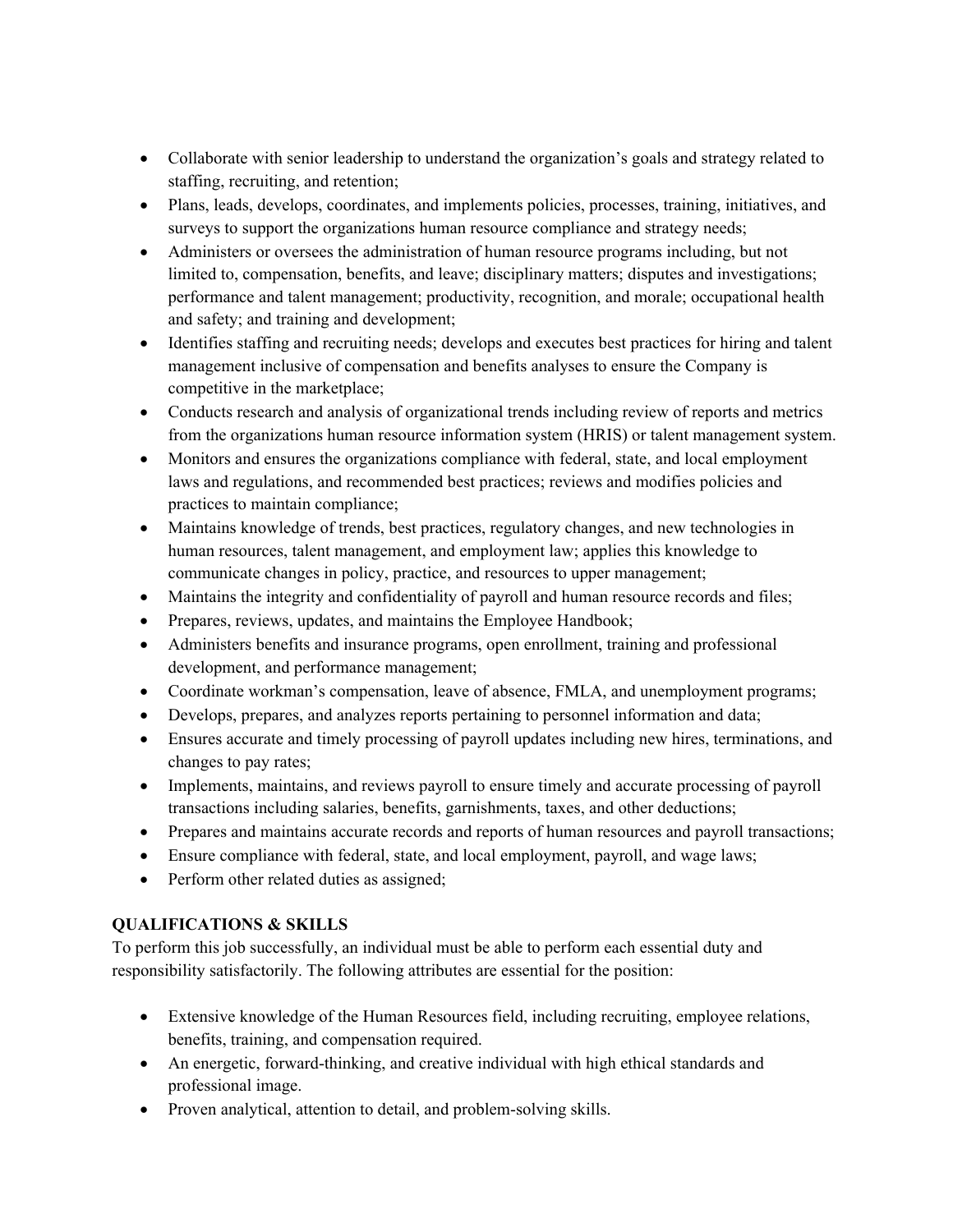- Excellent independent judgment, critical thinking skills, and a strong administrative focus.
- Knowledge of the payroll function including preparation, data entry, balancing, internal control, and payroll taxes.
- Proficient with Microsoft Office Suite applications which include Outlook, SharePoint, Word, Excel, PowerPoint, Access, and other web-based applications.
- Outstanding communication and interpersonal skills with the ability to manage confidential situations with the highest level of professionalism.
- Provide a high level of customer service to internal and external customers in a professional, service-oriented, and respectful manner.
- Ability to adapt and flex under pressure, manage priorities, and work effectively and efficiently with internal and external customers to achieve positive outcomes.
- Commitment to the mission, philosophy and vision of Dantes Partners and community development work

# **EDUCATION AND EXPERIENCE**

- Bachelor's Degree in Human Resources, Business, or related field is preferred.
- Five years of human resources generalist experience and office administration required.
- Minimum of two years' experience working with payroll management and HRIS systems.
- Human Resources Certification (PHR, SHPR) is preferred.

## **SUCCESFUL CANDIDATES WILL POSSESS THE FOLLOWING ATTRIBUTES:**

- Proactive and extremely responsive;
- Personable with a good sense of humor
- High level of integrity and discretion;
- Energy and commitment to work in an entrepreneurial environment with the ability to prioritize responsibilities
- Strong organizational skills
- Demonstrated ability to work effectively with a wide range people and organizations
- Ability to work under pressure, in a time sensitive environment, delivering timely and accurate work

## **PHYSICAL REQUIREMENTS**

Dantes Partners complies with the ADAAA and considers reasonable accommodations measures may be necessary for eligible employees to perform the essential functions of the job.

- Prolonged periods sitting at a desk and working on a computer.
- Must be able to lift 10 pounds at times.
- Ability to travel up to multiple properties as needed.